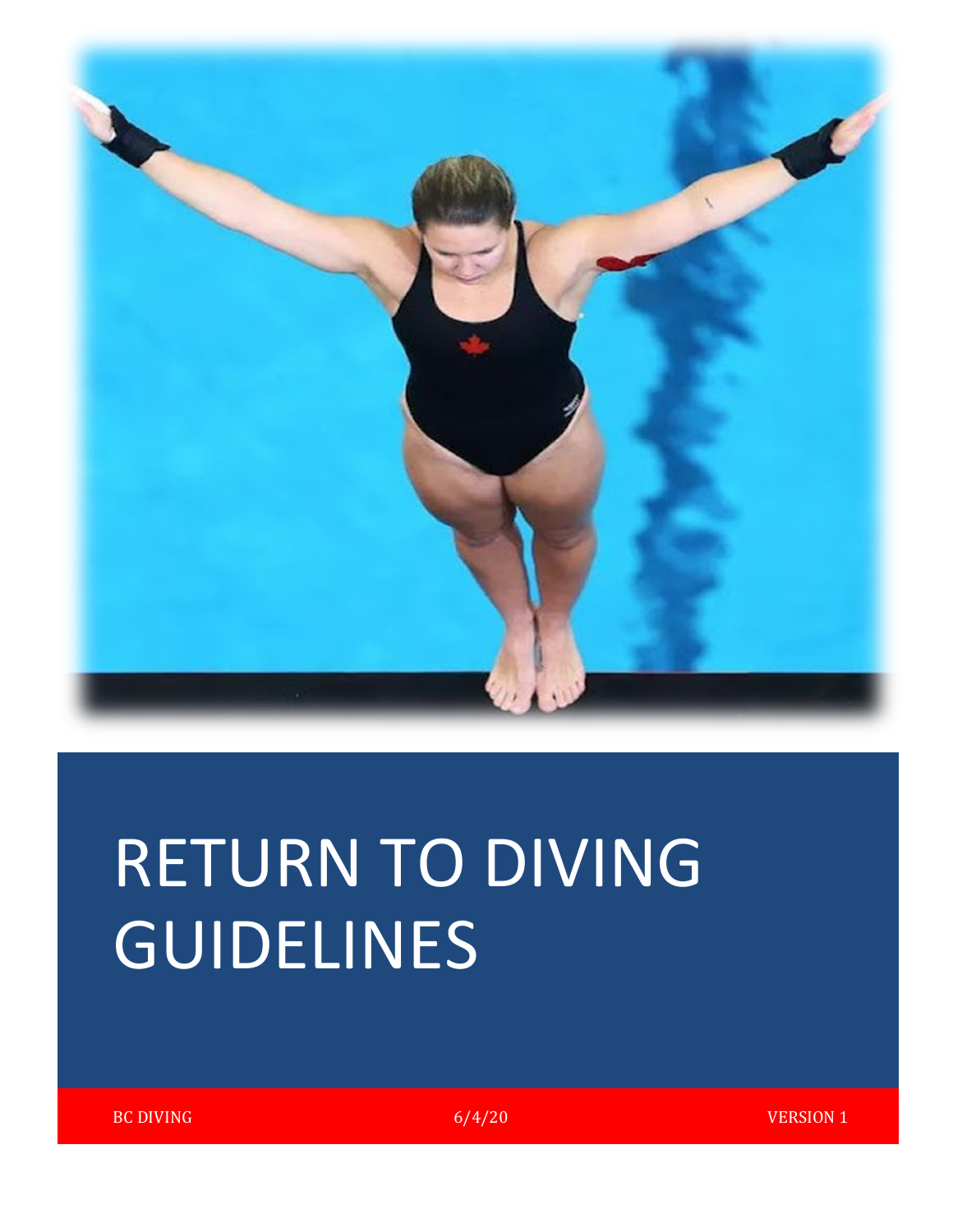

### **CONTENTS**

|                                                                            | $\overline{7}$ |
|----------------------------------------------------------------------------|----------------|
|                                                                            |                |
|                                                                            | 9              |
|                                                                            | 10             |
|                                                                            | 12             |
| APPENDIX F - COVID-19 SAFETY PLAN TEMPLATE ------------------------------- | 17             |
|                                                                            |                |



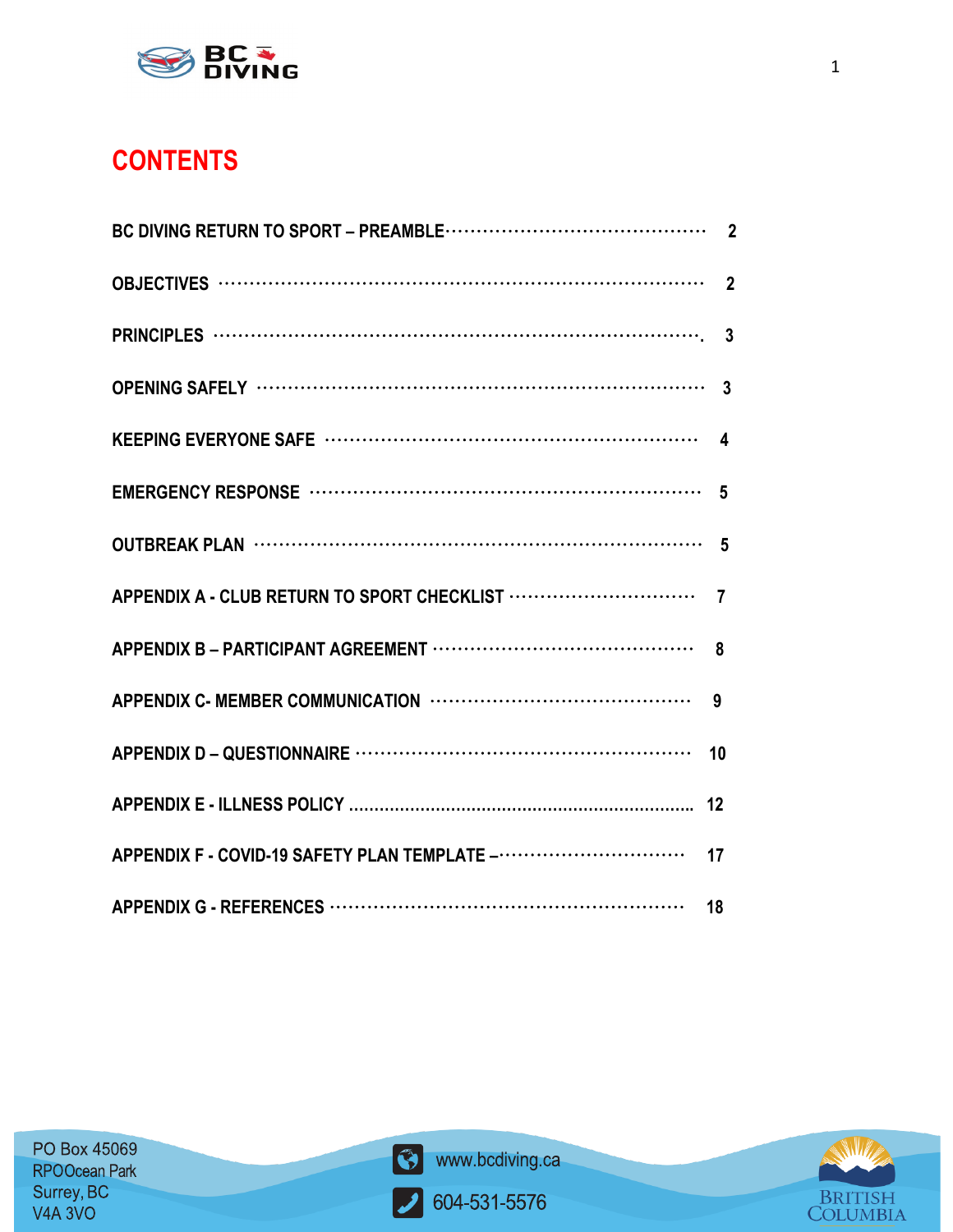

### BC Diving Return to Sport (BC's Restart Plan Phase 2)

### PREAMBLE

This document is a guide to help all diving programs in BC develop their Return to Sport Protocols. There are general guidelines that all clubs must follow. Additionally included, are sample forms and an assessment form to evaluate each program's situation.

In this process, one size does not fit all. Each club and facility may have unique issues which need to be factored into their own Return to Sport Plan. Modifications and changes to standard practice will be required, and these modifications will need to be practical and tailored to each situation. While there can be some flexibility in how each club develops their Return to Sport Plan, all clubs in B.C. must operate within the BC Diving Return to Sport Plan.

Every Return to Sport Plan must include clear policies to ensure:

- no one with symptoms comes to work or training, and staff are able to be off sick or work at home to enable self-isolation for ten days (at minimum)
	- $\circ$  The symptoms of COVID-19 are currently recognized as including fever, chills, cough, shortness of breath, sore throat and painful swallowing, stuffy or runny nose, loss of sense of smell, headache, muscle aches, fatigue and loss of appetite.
- all participants have fewer contacts (shorter times, fewer people), through such measures as staggered training times, smaller groups, virtual meetings, and training
- higher levels of frequent cleaning of 'high touch' areas of facilities and equipment, availability of hand sanitizer and encouraging good hygiene

Further, the plan must be based on an assessment of the risks present in your training situation. This may involve consultation with employees, volunteers, and participants.

\*If there is a discrepancy between the Diving Return to Sport Plan and the BC Return to Sport Plan, the BC Return to Sport Plan will take precedence\*

### OBJECTIVES:

- 1. Outline processes to open safely.
- 2. Provide measures to keep participants safe and avoid further outbreaks.
- 3. Outline procedures if first aid is required.
- 4. Provide a plan in the event a case or an outbreak occurs.

PO Box 45069 **RPOOcean Park** Surrey, BC **V4A 3VO** 



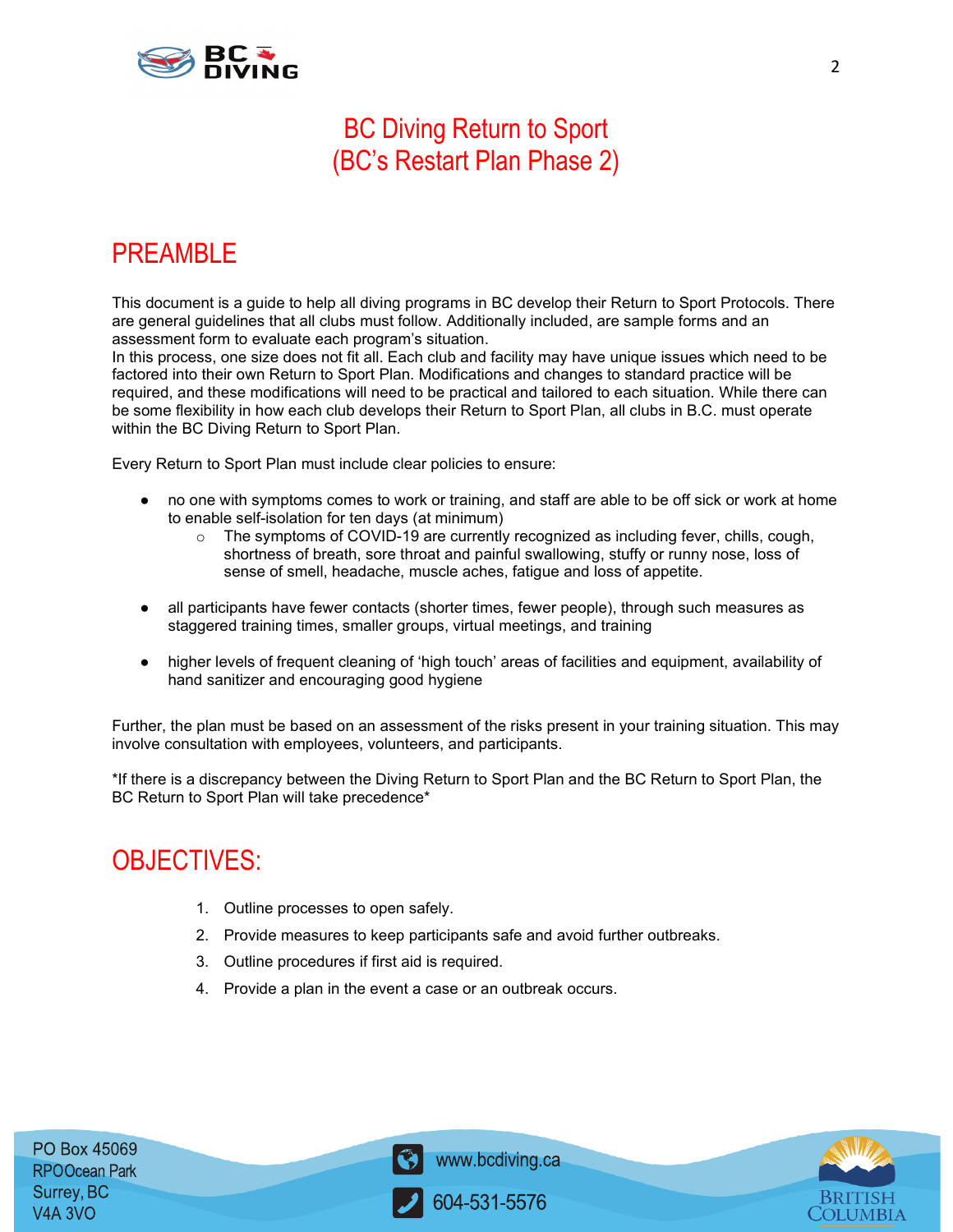

### **PRINCIPLES**

BC Diving's Return to Sport plan is guided by BC's Restart Plan's key principles.

| <b>Personal Hygiene:</b>                     | Stay Home if you<br>are Sick:    | <b>Environmental</b><br>Hygiene:      | <b>Safe Social</b><br><b>Interactions:</b> | <b>Physical</b><br><b>Modifications:</b> |
|----------------------------------------------|----------------------------------|---------------------------------------|--------------------------------------------|------------------------------------------|
| Frequent<br>Handwashing                      | Routine daily<br>screening       | More frequent<br>cleaning             | Meet with small<br>numbers of people       | Spacing within<br>rooms or in transit    |
| Cough into your<br>sleeve                    | Anyone with any<br>symptoms must | Enhance surface<br>sanitation in high | Maintain distance<br>between you and       | Room design                              |
| Step away from<br>people when                | stay away from<br>others         | touch areas                           | people                                     | <b>Plexiglass barriers</b>               |
| sneezing/coughing                            | <b>Returning travellers</b>      | Touch-less<br>technology              | Size of room, the<br>bigger the better     | Movement of people<br>within spaces      |
| Wear a non-medical                           | must self-isolate                |                                       |                                            |                                          |
| mask                                         |                                  |                                       | Outdoor over<br><i>indoor</i>              |                                          |
| No handshaking, no<br>high fives, no hugging |                                  |                                       |                                            |                                          |

### OPENING SAFELY

Necessary conditions for return: Before returning to sport the program must complete the following:

- 1. Coaches and participants must have signed the return to sport acknowledgement of risk document. Appendix B (to ensure everyone knows the new rules and is aware of the risks)
- 2. Hand sanitizer and disinfectant are available on site.
- 3. A Return to Sport (RTS)\* manager is assigned and communicated to the club membership and the facilities used by the club. RTS Manager should be a person with authority.
	- a. On a daily basis, the manager designates the individual to take attendance as well as the individual to administer the questionnaire before the start of training. This may be the same person and may be the manager.
	- b. An RTS manager\* must be assigned.
- 4. An isolation location\* is available and identified for a participant that develops symptoms during a training session. (Facility dependent)
- 5. At least one coach per training session has a mask and gloves available in case an athlete is injured and needs attention from the coach within the

PO Box 45069 **RPOOcean Park** Surrey, BC **V4A 3VO** 



www.bcdiving.ca

604-531-5576

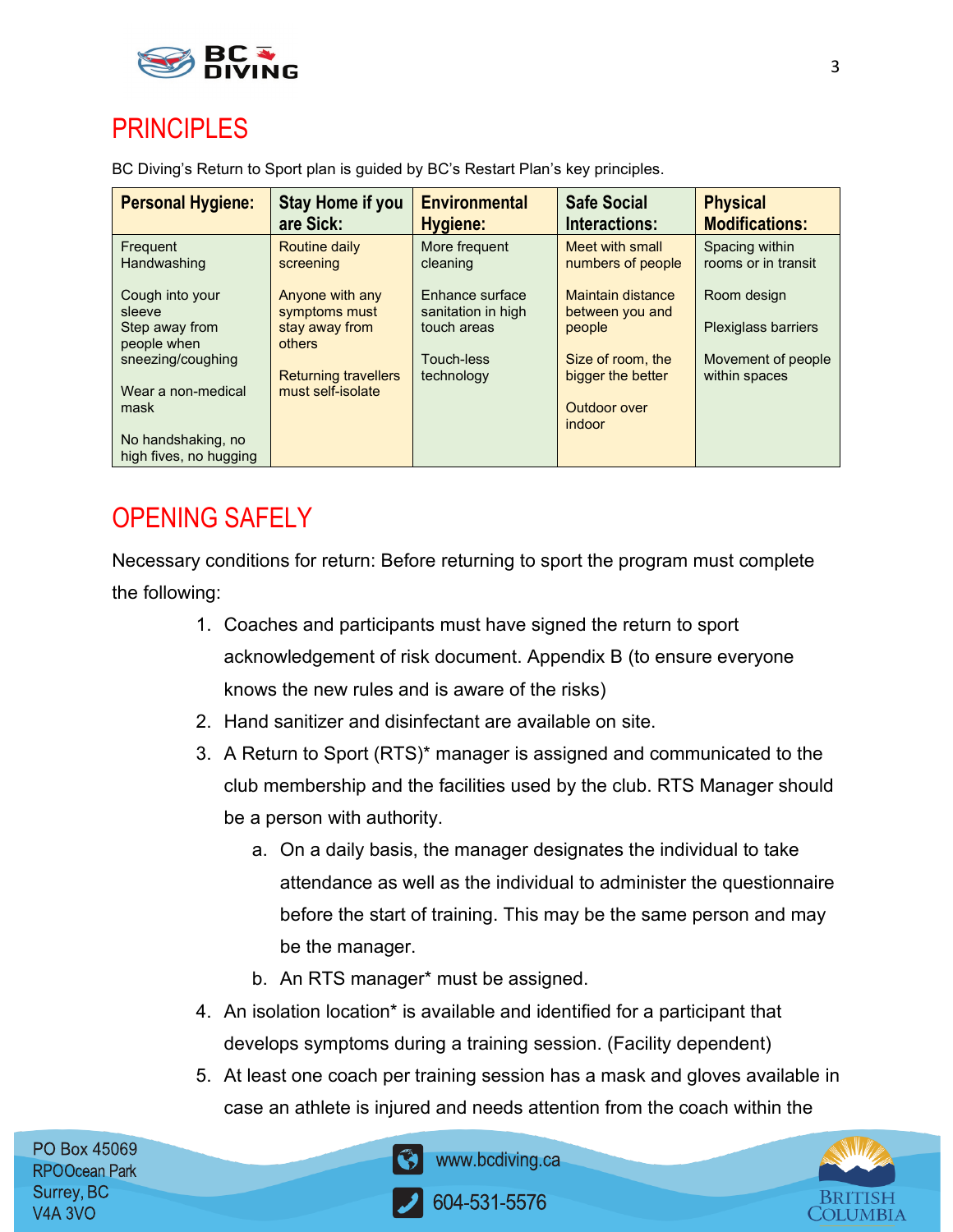

2m physical distance guidelines. The coach must also be aware of how to safely use this PPE.

### KEEPING EVERYONE SAFE

(Guidelines are minimums and may need to be adjusted based on facility requirements)

- 1. Prior to start, the designated questioner (coach) administers the symptom and exposure questionnaire (APPENDIX D) to each participant individually (this may be done orally)- an athlete or coach positive for any of the questions will not participate.
- 2. Diving participants will enter and exit from the designated entrance (and exit) only.
- 3. Group size maximum of 6 athletes/ coach
- 4. Athletes will arrive changed to any training session (participants will not use the changerooms at the facility)
- 5. Everyone to maintain 2m between all other individuals during the entire training session. (i.e. No hand spotting, no high fives, etc. during this phase)
- 6. Equipment (trampoline bed, padding and crash mats) to be disinfected before and after every use.
- 7. Individuals will provide their own water bottles. No sharing.
- 8. Individuals will provide their own mats/yoga mats for training.
- 9. Parents to remain outside of the facility at all times.
- 10.Bathroom breaks to follow facility guidelines- hand sanitize before and after.

### Pool/ Water training: Same rules as dryland training plus:

- 1. Athletes must use their own chamois only. No sharing and chamois must remain in a designated location. No throwing chamois into the water or on the deck.
- 2. Diver to be at the side of the pool before the next athlete dives off the same diving board.

PO Box 45069 **RPOOcean Park** Surrey, BC **V4A 3VO** 



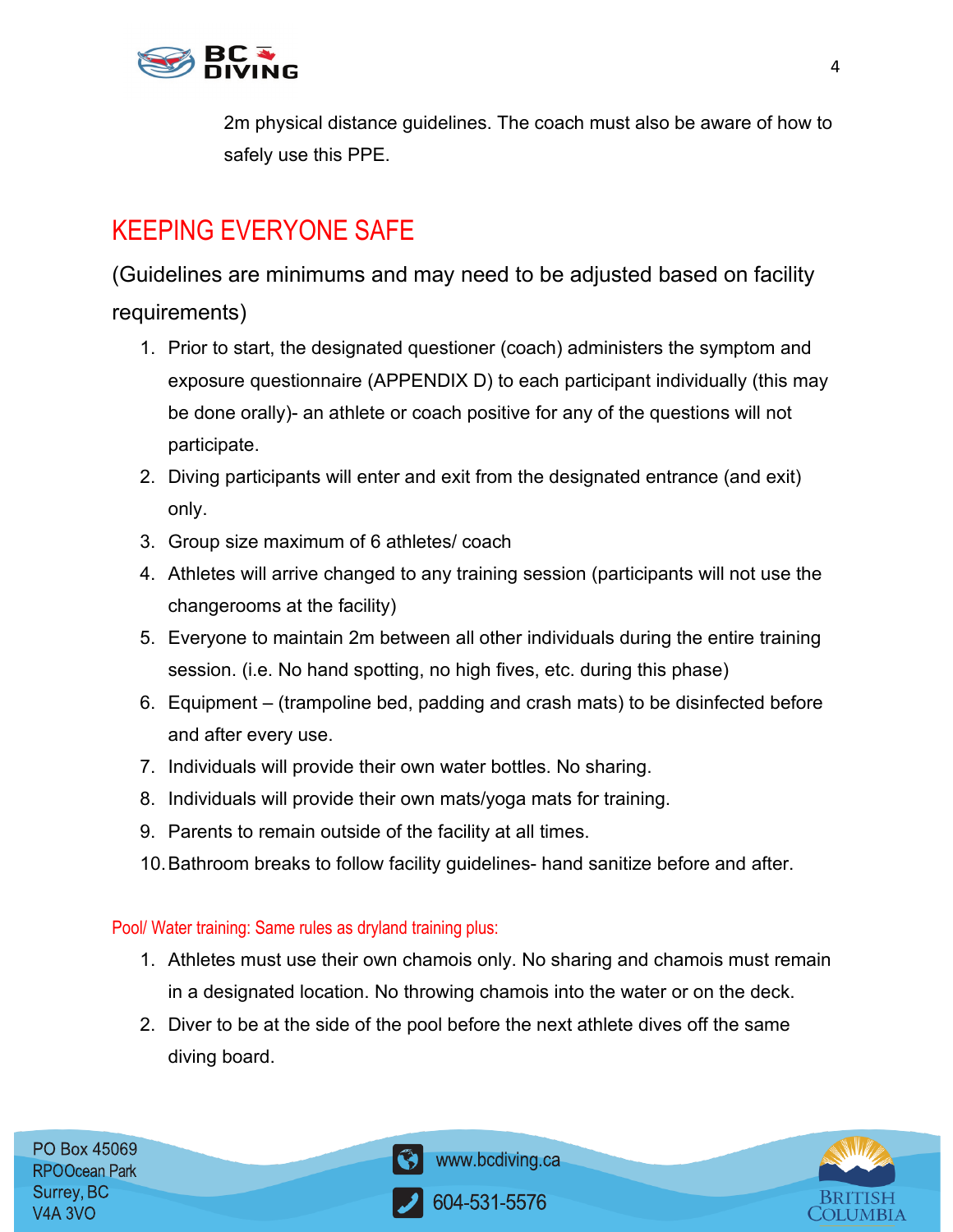

- 3. Maximum of 12 athletes in the Dive Tank area at one time. (related to # of training stations- i.e. 3 athletes per diving board) (Facility dependant)
- 4. Attendance records to be meticulously kept by coaches (compiled and saved by designated questioner for two months).

### EMERGENCY RESPONSE

### FIRST AID

If first aid is required to be administered during training, all persons attending to the injured individual must first put on a mask and gloves.

### OUTBREAK PLAN

An "outbreak" is two or more cases; a "case" is a single case of COVID-19.

- 1. Identify the roles and responsibilities of staff or volunteers if a case or outbreak is reported. Determine who within the organization has the authority to modify, restrict, postpone or cancel activities.
- 2. If staff (including volunteers) or a participant reports they are suspected or confirmed to have COVID-19 and have been at the workplace/activity place, implement enhanced cleaning measures to reduce risk of transmission. If you are not the facility operator, notify the facility right away.
- 3. Implement your illness policy (APPENDIX E) and advise individuals to:
- self-isolate
- monitor their symptoms daily, report respiratory illness and not to return to activity for at least 10 days following the onset of fever, chills, cough, shortness of breath, sore throat and painful swallowing, stuffy or runny nose, loss of sense of smell, headache, muscle aches, fatigue and loss of appetite.
- use the COVID-19 self-assessment tool at BC COVID-19 Self-Assessment Tool to help determine if further assessment or testing for COVID-19 is needed.
	- i. Individuals can contact 8-1-1 if further health advice is required and 9-1-1 if it is an emergency.
	- ii. Individuals can learn more about how to manage their illness here: http://www.bccdc.ca/healthinfo/diseases-conditions/covid-19/aboutcovid-19/if-you-are-sick
- 4. In the event of a suspected case or outbreak of influenza-like-illness, immediately report and discuss the suspected outbreak with the Medical Health Officer (or

PO Box 45069 **RPOOcean Park** Surrey, BC V4A 3VO



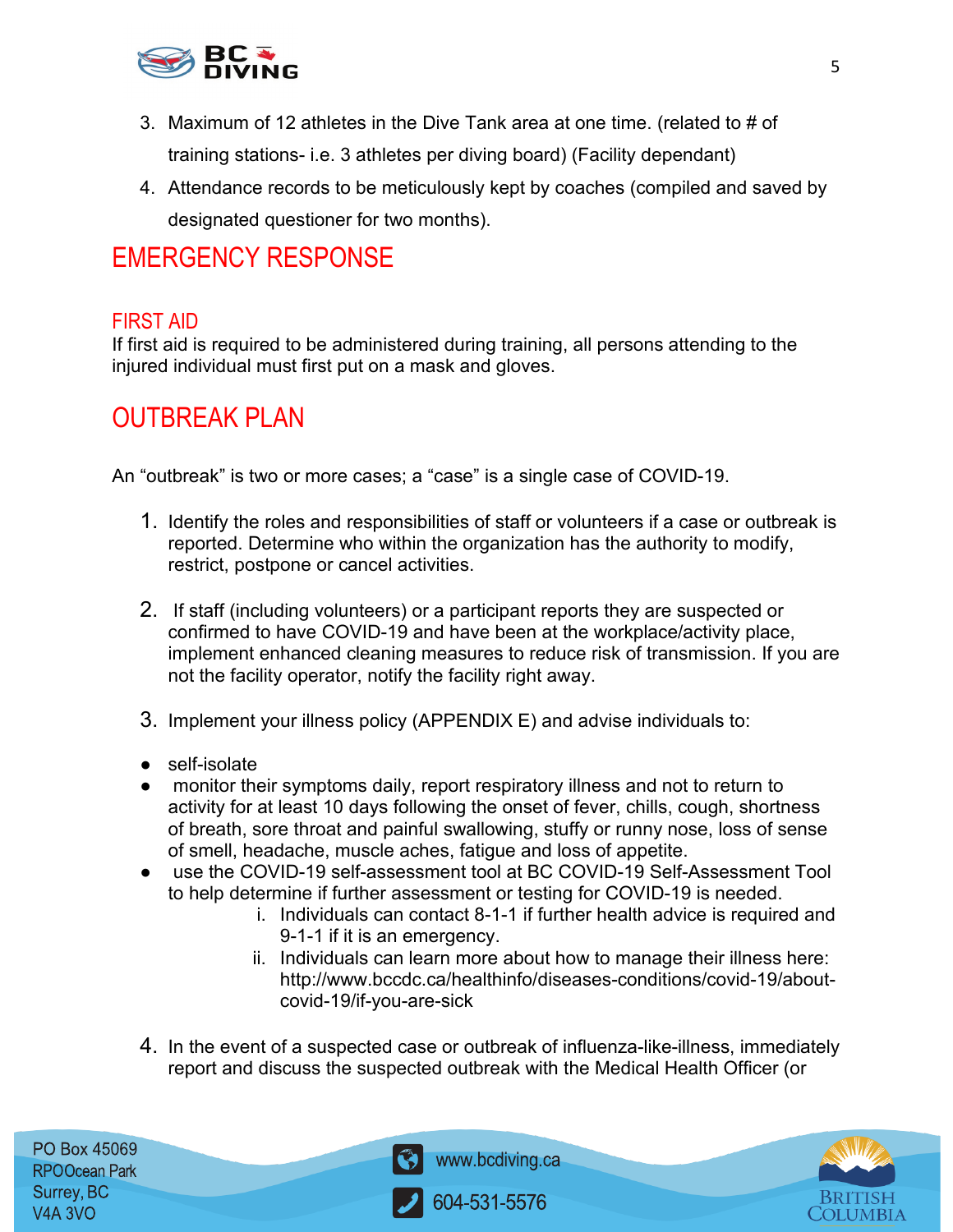

delegate) at your local health authority. Implement your Illness Policy and your enhanced measures.

5. If your organization is contacted by a medical health officer in the course of contact tracing, cooperate with local health authorities.

### Glossary of terms:

Return to Sport Manager – a designated person who will perform the daily task of assigning a person to perform wellness questionnaires and maintaining attendance for 2 months, assigning a cleaning (disinfecting) person and following all protocols in case of an outbreak.

Isolation location – an assigned room/area in the facility (facility dependent). This room will be where an athlete/coach will locate if symptoms occur during training. This is particularly important for a minor until a parent or guardian can pick up and return home to isolation.

Quarantine/Self-isolation –

[https://www.canada.ca/en/public-health/services/publications/diseases](https://www.canada.ca/en/public-health/services/publications/diseases-conditions/coronavirus-disease-covid-19-how-to-self-isolate-home-exposed-no-symptoms.html)[conditions/coronavirus-disease-covid-19-how-to-self-isolate-home-exposed-no-symptoms.html](https://www.canada.ca/en/public-health/services/publications/diseases-conditions/coronavirus-disease-covid-19-how-to-self-isolate-home-exposed-no-symptoms.html)



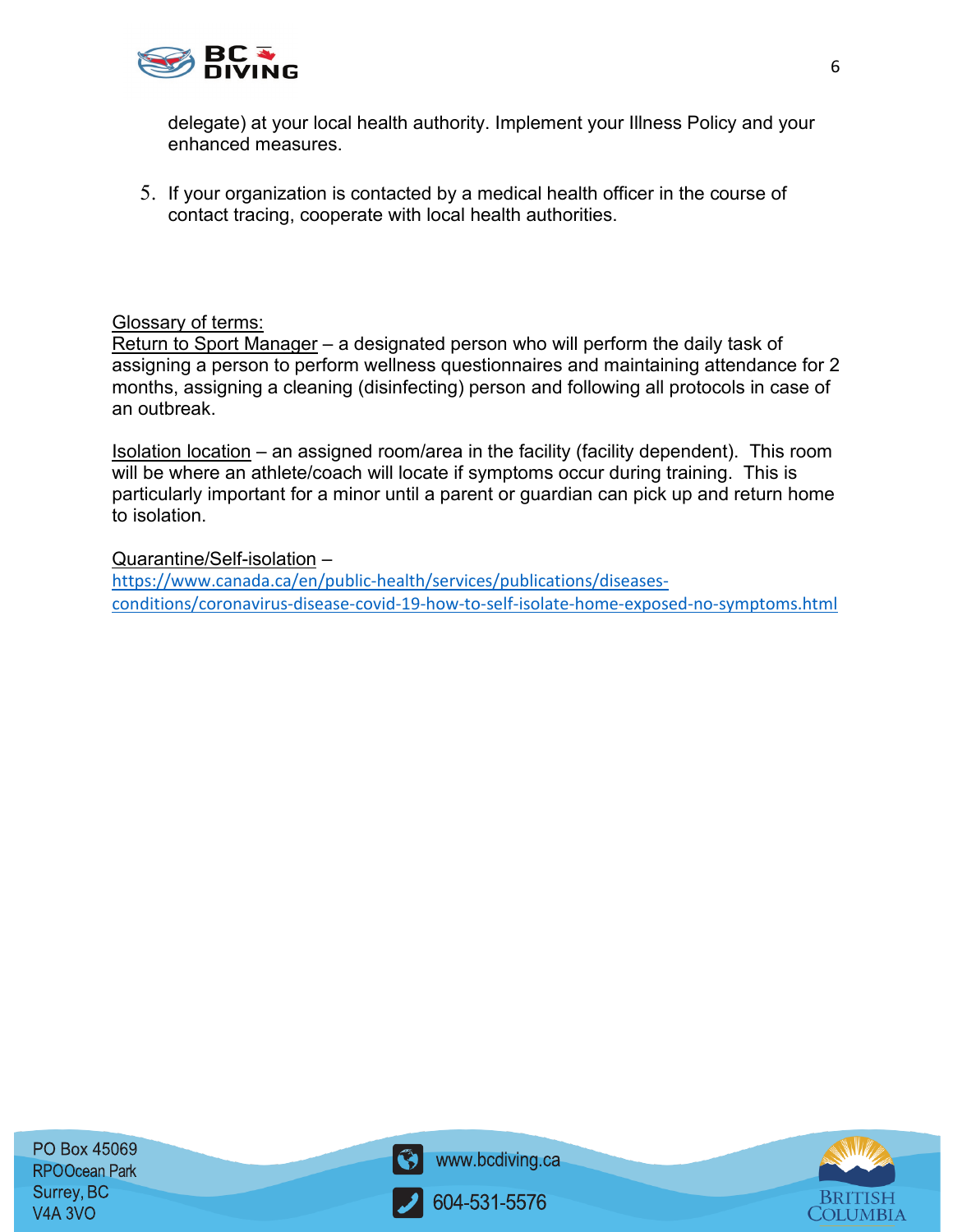

## APPENDIX A- CLUB RETURN TO SPORT GUIDE AND **CHECKLIST**

- Covid-19 Safety Plan Template is completed.
- Outbreak manager is identified and communicated to the membership and facility.
- Pretraining questioner is identified.
- Attendance keeper is identified.
- Coaches have received training on using mask and gloves.
- Membership has received membership communication and Return to Sport Participation Agreement.
- BC Diving Return to Sport Plan and club Return to Sport Plan are on the club's website and communicated to all training facilities and participants.



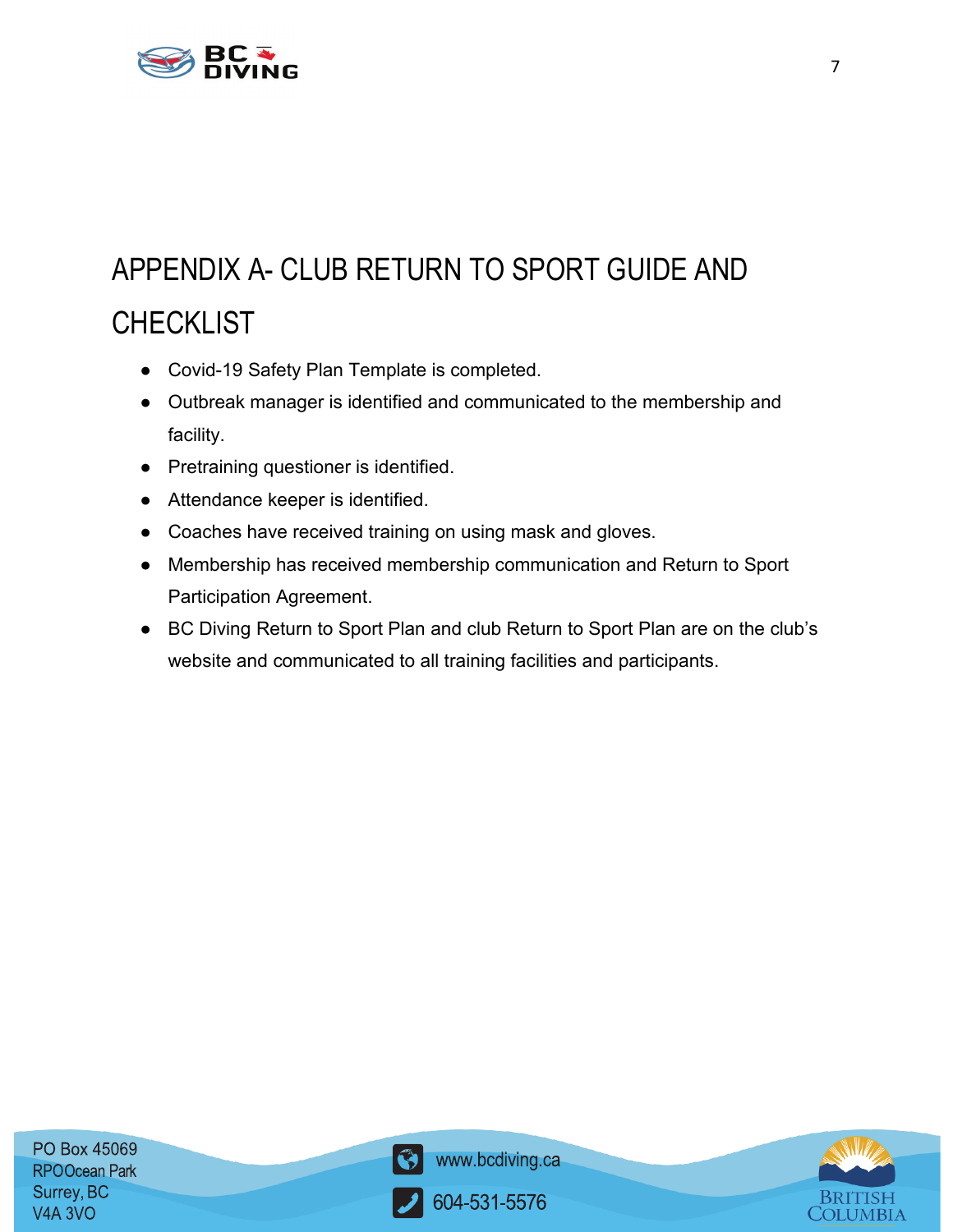

### APPENDIX B – PARTICIPANT AGREEMENT

Sample Agreement\* to be tailored to each club.

Application - all athletes, coaches, members, volunteers, participants, and family members of participants while in attendance at club activities ("Participants")

All Participants of <NAME OF ORGANIZATION> agree to abide by the following points when entering a training session and/or participating in club activities under the COVID-19 Response plan and RTP Protocol:

- I agree to symptom screening checks and will let my club know if I have experienced any of the symptoms in the last 14 days.
- I agree to stay home if feeling sick and remain home for 14 days if experiencing COVID-19 symptoms.
- I agree to sanitize my hands upon entering and exiting the facility, with soap or sanitizer.
- I agree to sanitize the equipment I use throughout my practice with approved cleaning products provided by the club (shared and personal equipment).
- I agree to continue to follow social distancing protocols of staying at least 2m away from others.
- I agree to not share any equipment including water bottles or sammy during practice times.
- I agree to abide by all my Clubs COVID-19 Policies and Guidelines.
- I understand that if I do not abide by the policies/guidelines, that I may be asked to leave the club for up to 14 days to help protect myself and others around me.
- I acknowledge that continued abuse of the policies and/or guidelines may result in suspension of my club membership temporarily.
- I acknowledge that there are risks associated with entering club facilities and/or participating in club activities, and that the measures taken by the club and participants, including those set out above and under the COVID-19 Response Plan and Return to Sport Protocols, will not entirely eliminate those risks.

Date:

Signature (Parent/Guardian if participant is a minor):



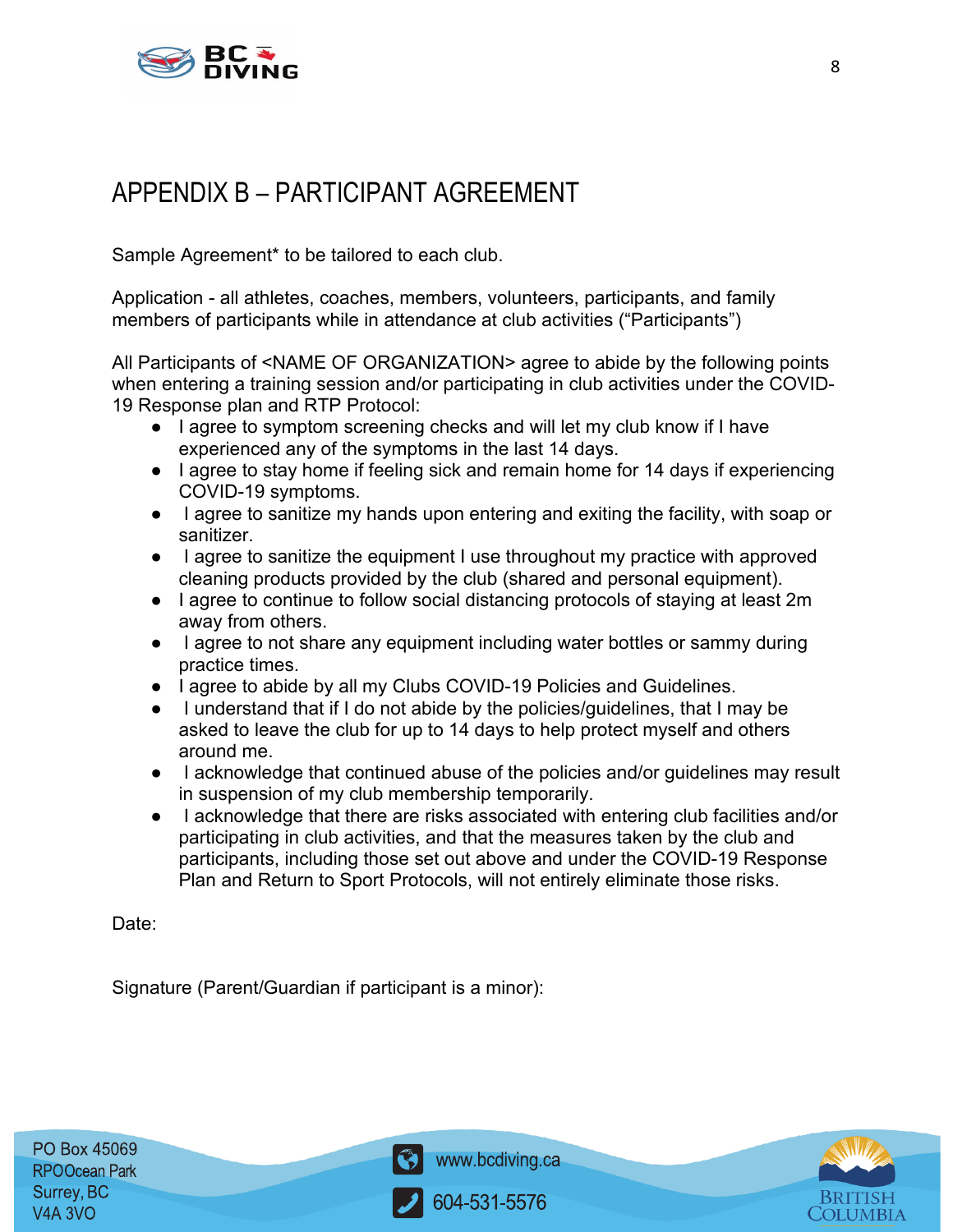

### APPENDIX C – MEMBER COMMUNICATION

#### **Email or letter template message: Return to our sport with respect to COVID-19**

### Dear << PARTICIPANT, COACH, PARENT>>

As British Columbia public health authorities develop guidelines to lift some restrictions on gathering in a responsible way, BC Diving has been working with viaSport and the Province of British Columbia to understand the recommendations our Chief Provincial Health Officer and how they best apply within sport.

The attached Return to Sport Plan has been developed for our sport to ensure:

- health and safety of all individuals is a priority
- activities are in alignment with provincial health recommendations
- modifications to activities are in place to reduce the risks to each sport organization and its participants
- our sport is united and aligned on a plan to reopen throughout the province

While we do hope things will return to normal soon, currently this Return to Sport Plan will be the new normal until we are advised otherwise by public health authorities.

#### **If you choose to participate, you must follow these rules:**

- If you do not feel well or are displaying symptoms of COVID-19, you must stay home.
- If you have traveled outside of Canada, you are not permitted at the facility until you have self-isolated for a minimum of 14 days.
- If you live in a household with someone who has COVID-19 or is showing symptoms of COVID19, please stay home.
- Wash your hands before participating
- Bring your own equipment, water bottle and hand sanitizer
- Comply with physical distancing measures at all time
- Avoid physical contact with others, including shaking hands, high fives, etc.
- Leave the training area as quickly as possible after you finish

Our Return to Sport Plan is based on current public health guidance. While we are all doing our best to minimize the risk of exposure to COVID-19, while the virus circulates in our communities it is impossible to completely eliminate the risk. Each participant must make their own decision as to whether it is in their best interest to resume participation at this time. You must take into account your own circumstances and make the decision that is right for you. Should you choose to join us, we require your full cooperation with our Return to Sport Plan.

Sincerely,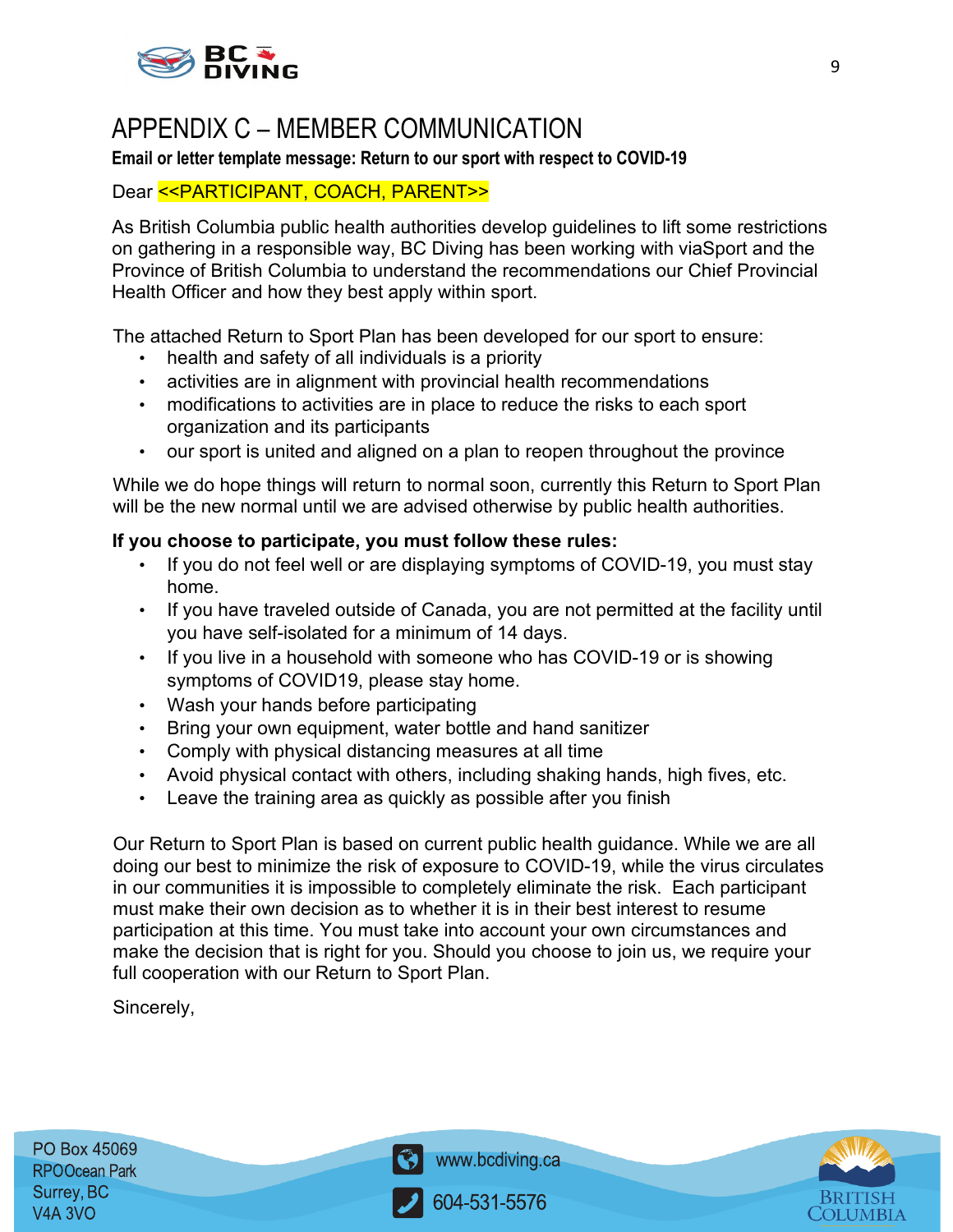

### APPENDIX D QUESTIONNAIRE **Questionnaire**

- 1. Do you have any of the following symptoms: answer each question individually:
	- a. Cold or flu like symptoms?
	- b. Fever
	- c. Chills
	- d. Shortness of breath
	- e. Sore throat or painful swallowing
	- f. Stuffed up or runny nose
	- g. Significant fatigue
	- h. Loss of sense of smell
	- i. Headache
	- j. Muscle aches
	- k. Loss of appetite
- 2. Has anyone in your household had any of the symptoms from question 1?
- 3. Have you or anyone in your household been outside of Canada in the last 14 days?
- 4. Have you been in contact with anyone that has been positive for Covid-19 in the

last 14 days?

ANYONE ANSWERING YES TO ANY OF THE QUESTIONS SHOULD LEAD TO THE ILLNESS POLICY.



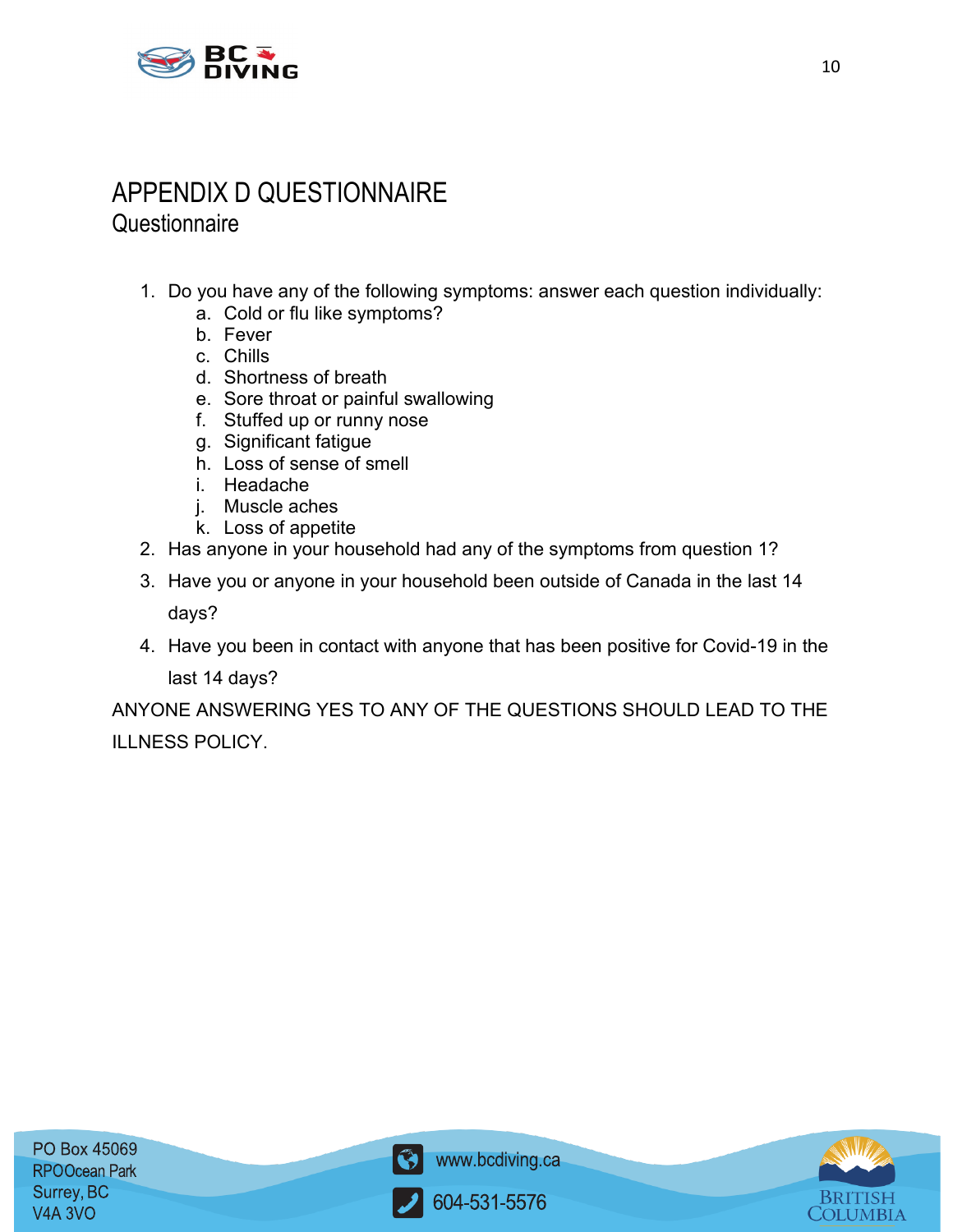

### APPENDIX E – ILLNESS POLICY

In this policy, "Team member" includes a coach, official, employee, volunteer, participant or parent/spectator.

1. **Inform an individual in a position of authority (coach, team manager, program coordinator) immediately if, you feel any symptoms of COVID-19** such as fever, chills, cough, shortness of breath, sore throat and painful swallowing, stuffy or runny nose, loss of sense of smell, headache, muscle aches, fatigue and loss of appetite.

### 2. **Assessment**

- a. Team members must review the self-assessment signage located throughout the facility each morning before their shift/practice/activity to attest that they are not feeling any of the COVID 19 symptoms.
- b. Managers/coaches will visually monitor team members to assess any early warning signs as to the status of their health and to touch base on how they are regarding their personal safety throughout the workday/practice/activity.
- c. If Team Members are unsure, please have them use the self-assessment tool https://bc.thrive.health/covid19/en or through the COVID-19 BC Support App self-assessment tool.

### 3. **If a Team Member is feeling sick with COVID-19 symptoms**

- a. They should remain at home and contact Health Link BC at 8-1-1.
- b. If they feel sick and /or are showing symptoms while at work, they should be sent home immediately and have them contact 8-1-1 or a doctor for further guidance.
- c. No Team Member may participate in a practice/activity if they are symptomatic.

### 4. **If a Team Member tests positive for COVID-19**

- a. The Team Member will not be permitted to return to the workplace/practice/facility until they are free of the COVID-19 virus.
- b. Any Team Members who work/play closely with the infected Team Member will also be removed from the workplace/practice/facility for at least 14 days to ensure the infection does not spread further.
- c. Close off, clean and disinfect their work/practice/facility area immediately and any surfaces that could have potentially be infected/touched.
- 5. **If a Team Member has been tested and is waiting for the results of a COVID-19 Test**
	- a. As with the confirmed case, the Team Member must be removed from the workplace/practice/facility.
	- b. The Public Health Agency of Canada advises that any person who has even mild symptoms to stay home and call the public health authority of B.C.
	- c. Other Team Members who may have been exposed will be informed and removed from the workplace/practice/activity for at least 14 days or until the diagnosis of COVID-19 is ruled out by health authorities.

PO Box 45069 **RPOOcean Park** Surrey, BC **V4A 3VO** 



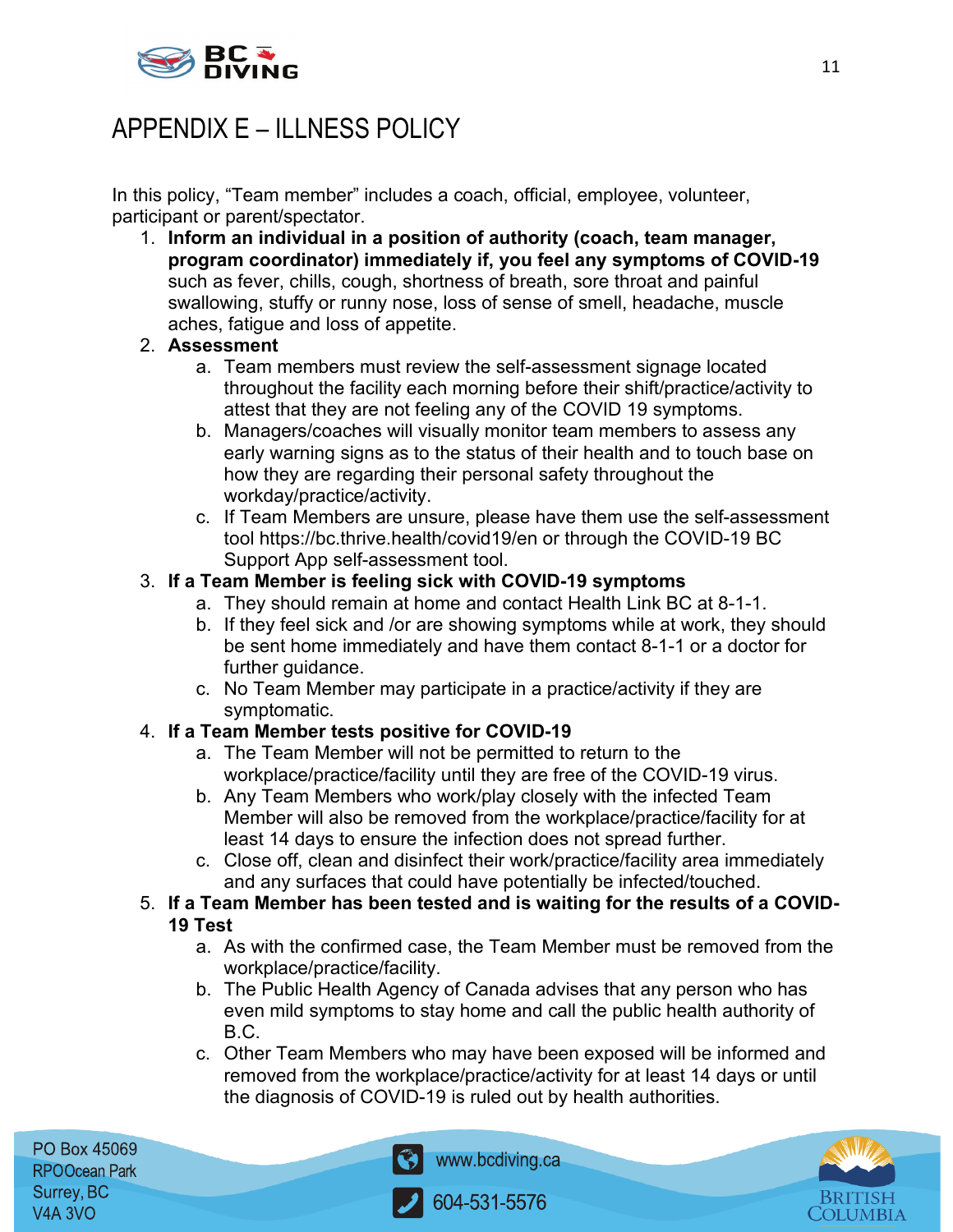

- d. The workspace/practice/activity space will be closed off, cleaned, and disinfected immediately and any other surfaces that could have potentially been infected/touched.
- **6. If a Team Member has come into contact with someone who is confirmed to have COVID-19**
	- a. Team Members must advise their outbreak manager/coach if they reasonably believe they have been exposed to COVID-19.
	- b. Once the contact is confirmed, the Team Member will be removed from the workplace/practice/activity for at least 14 days or as otherwise directed by public health authorities. Team Members who may have come into close contact with the Team Member will also be removed from the workplace for at least 14 days.
	- c. The workspace/activity area will be closed off, cleaned, and disinfected immediately and any other surfaces that could have potentially been infected/touched.

### **7. Quarantine or Self-Isolate if**:

- a. Any Team Member who has travelled outside of Canada or the province within the last 14 days is not permitted to enter any part of the facility and must quarantine and self-isolate.
- b. Any Team Member with any symptoms of COVID-19 is not permitted to enter any part of the facility and must quarantine and self-isolate.
- c. Any Team Member from a household with someone showing symptoms of COVID-19 is not permitted to enter any part of the facility and must quarantine and self-isolate.
- d. Any Team Member who is in quarantine or self-isolating as a result of contact with an infected person or in families who are self-isolating, is not permitted to enter any part of the facility.



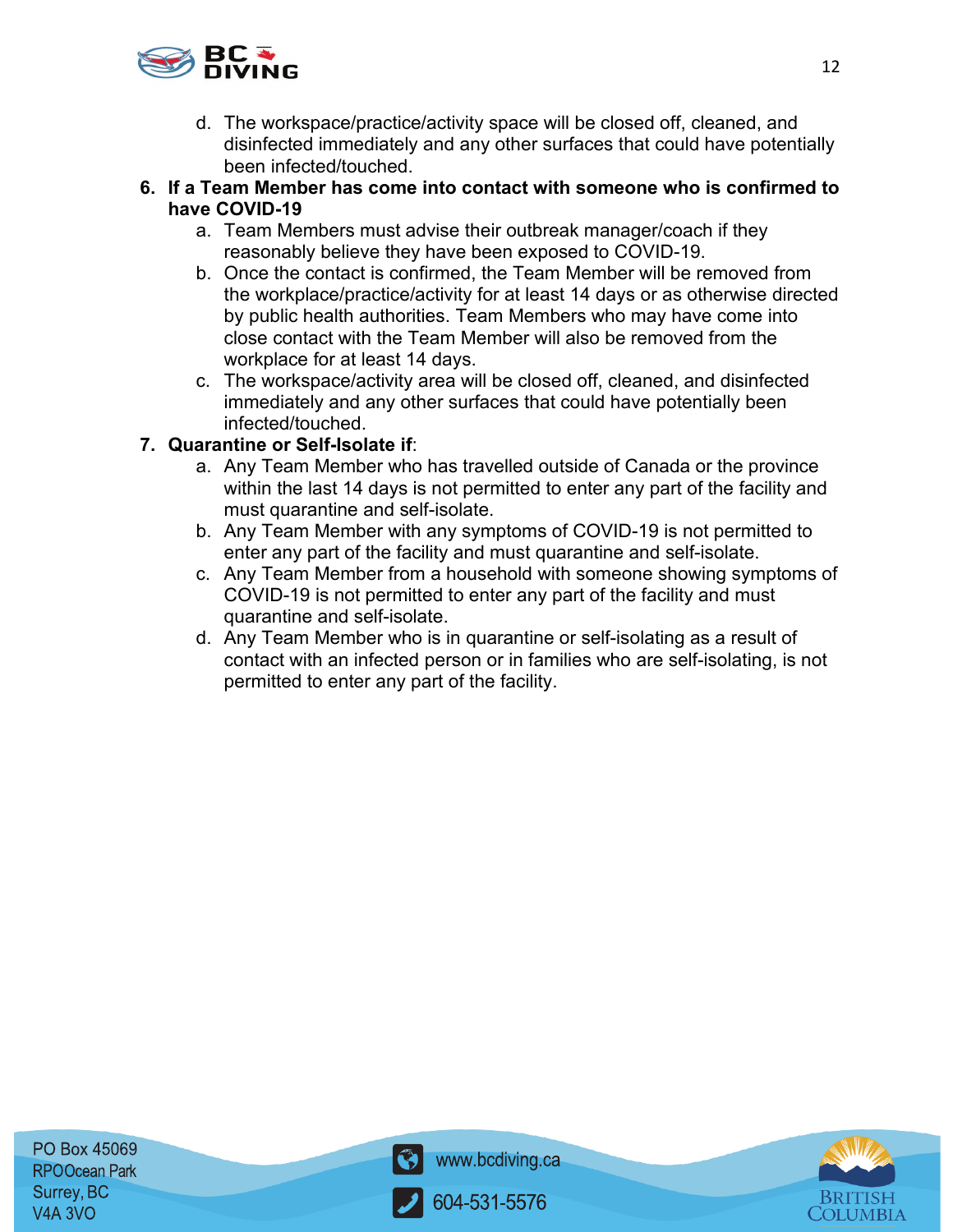

### APPENDIX F - COVID-19 SAFETY PLAN TEMPLATE

This plan must be completed and posted by each club/organization.

#### **Step 1: Assess the risks at your workplace**

Identify areas where there may be risks, either through close physical proximity or through contaminated surfaces. The closer together individuals are and the longer they are close to each other, the greater the risk.

- $\Box$  We have identified areas where people gather
- $\Box$  We have identified situations and processes where individuals are close to one another or members of the public.
- $\Box$  We have identified the equipment that may be shared by individuals
- $\Box$  We have identified surfaces that people touch often

#### **Step 2: Implement protocols to reduce the risks**

Select and implement protocols to minimize the risks of transmission. Look to the following for information, input, and guidance:

- viaSport sector guidelines and your sport-specific guidelines.  $\Box$ You may need to identify and implement additional protocols if the posted protocols do not address all the risks to your workers.
- $\Box$  Orders, guidance, and notices issued by the provincial health officer and relevant to your industry. Updates will also be posted at www.viasport.ca Municipality or
- $\Box$  facility guidelines

### **First level protection (elimination): Limit the number of people and ensure physical distance whenever possible**

- $\Box$  We have established maximum program numbers for our program that meets facility requirements
- $\Box$  We have established and posted occupancy limits for common areas such as meeting rooms, change rooms, washrooms, and elevators (if applicable).
- $\Box$  We have implemented measures to keep participants and others at least 2 metres apart, wherever possible.

#### **Measures in place**

List your control measures for maintaining physical distance in your environment. If this information is in another document, identify that document here.



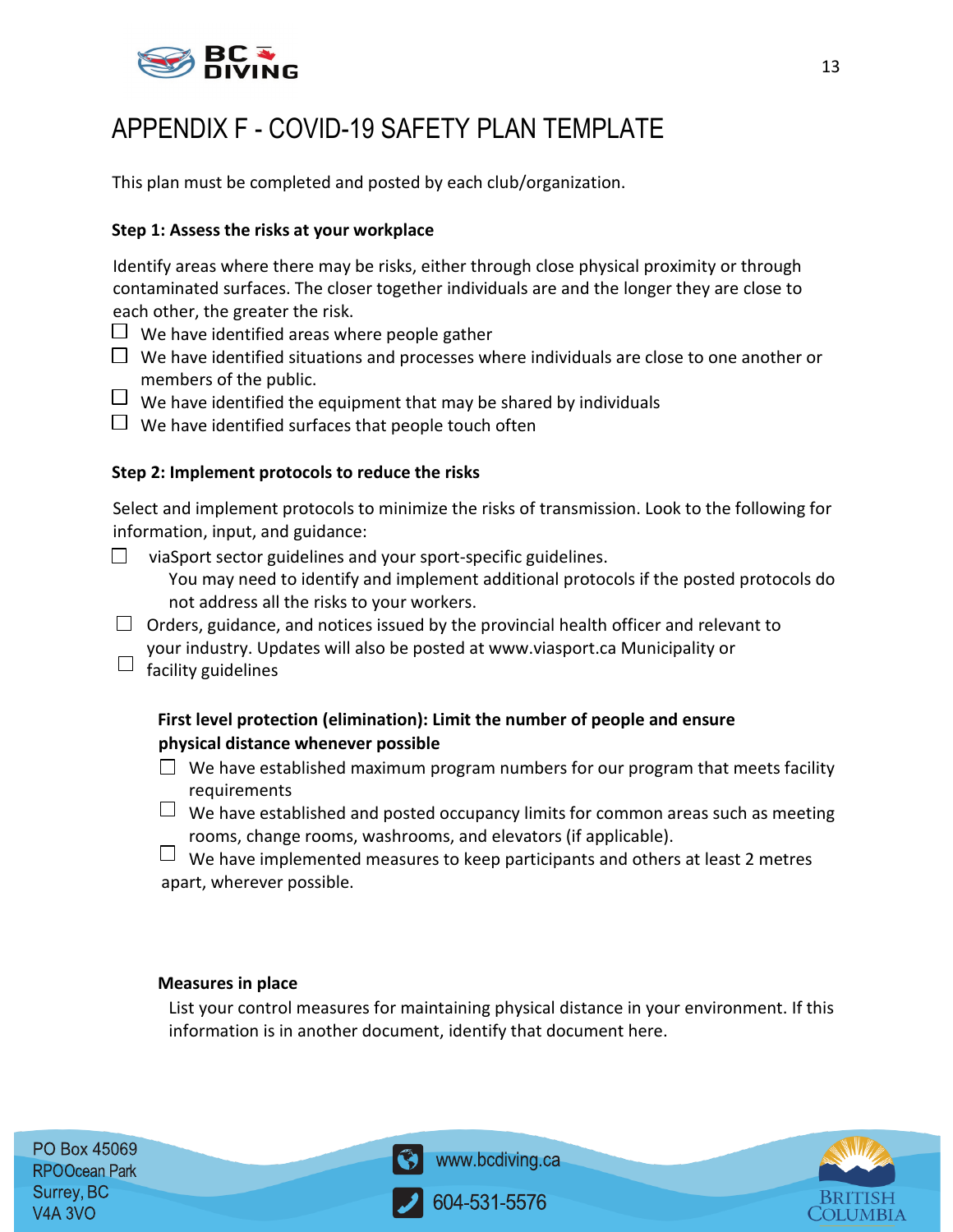

### **Second level protection (engineering): Barriers and partitions This section may only apply to facility owners and operators**

 $\Box$ We have installed barriers where workers can't keep physically distant from coworkers, customers, or others.

#### **Measures in place**

Describe how barriers or partitions will be used in your environment (if appropriate). If this information is in another document, identify that document here.

### **Third level protection (administrative): Rules and guidelines**

- $\Box$  We have identified rules and guidelines for how participants, coaches, volunteers, spectators should conduct themselves.
- $\Box$  We have clearly communicated these rules and guidelines through a combination of training and signage.

#### **Measures in place**

List the rules and guidelines that everyone is required to follow. This could include things like using one-way doors or walkways, no sharing of equipment, and wiping down equipment after use. If this information is in another document, identify that document here.

PO Box 45069 **RPOOcean Park** Surrey, BC V<sub>4</sub>A 3VO



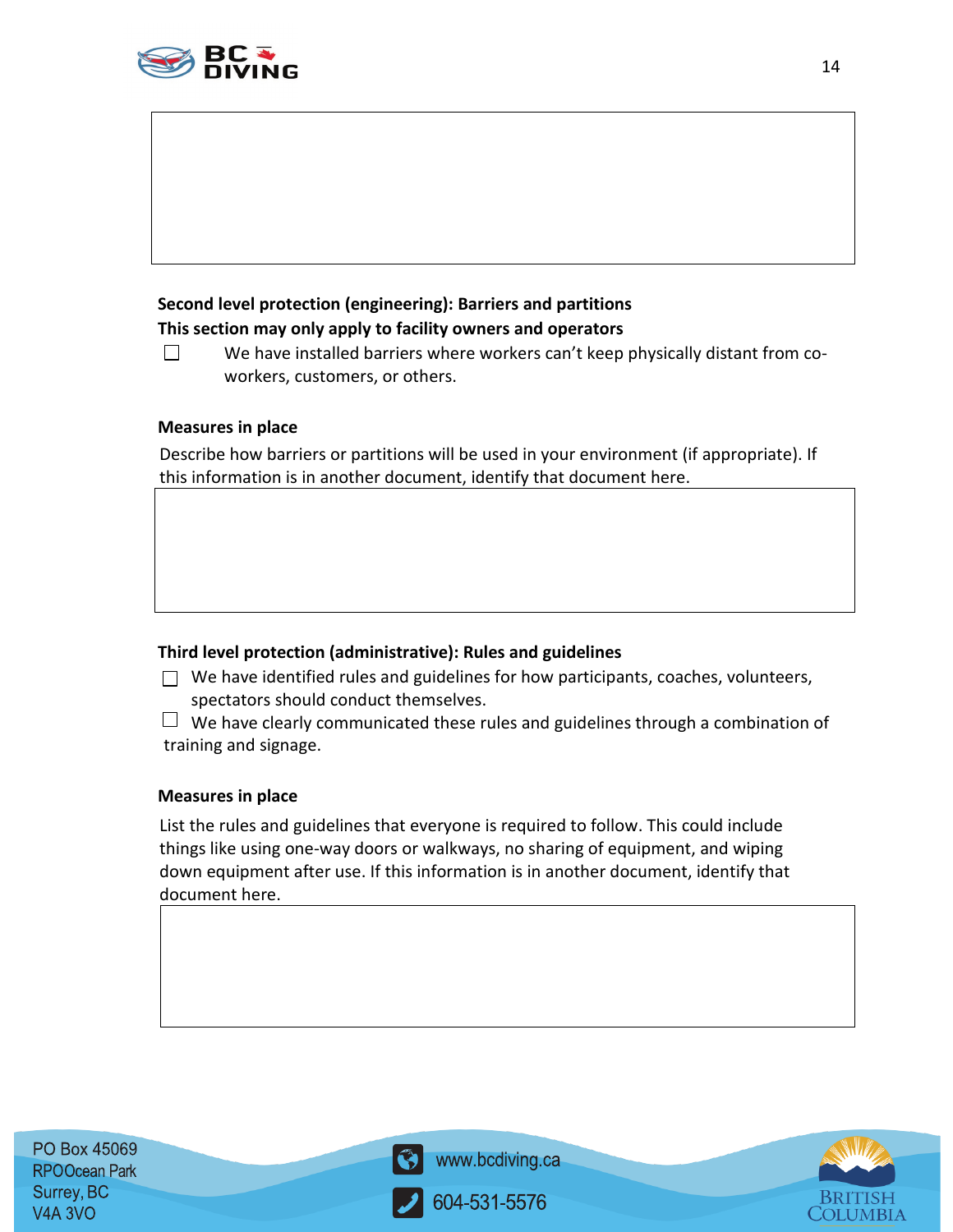

**Fourth level protection: Using masks** (optional measure in addition to other control

measures)

 $\Box$  We have reviewed the information on selecting and using masks and instructions on how to use a mask.

 $\Box$  We understand the limitations of masks to protect the wearer from respiratory droplets. We understand that masks should only be considered when other control measures cannot be implemented.

 $\Box$ We have trained individuals on the proper use of masks (if applicable).

### **Measures in place**

Who will use masks?

What work tasks will require the use of masks?

How have workers been informed of the correct use of masks?

If this information is in another document, identify that document here.

### **Reduce the risk of surface transmission through effective cleaning and hygiene practices**

- $\Box$  We have reviewed the information on cleaning and disinfecting surfaces.
- $\Box$  Our sport facility has enough handwashing stations on site for our participants. Handwashing locations are visible and easily accessed.
- $\Box$  We have communicated good hygiene practices to participants, coaches, volunteers, etc.
	- We have implemented cleaning protocols for all common areas and surfaces.
	- Workers who are cleaning have adequate training and materials.

We have removed unnecessary tools and equipment to simplify the cleaning process

### **Cleaning protocols**

Provide information about your cleaning plan. Specify who is responsible for cleaning, the cleaning schedule, and what the cleaning protocols will include (e.g., which surfaces, tools, equipment, etc.). If this information is in another document, identify that document here.

PO Box 45069 **RPOOcean Park** Surrey, BC **V4A 3VO** 



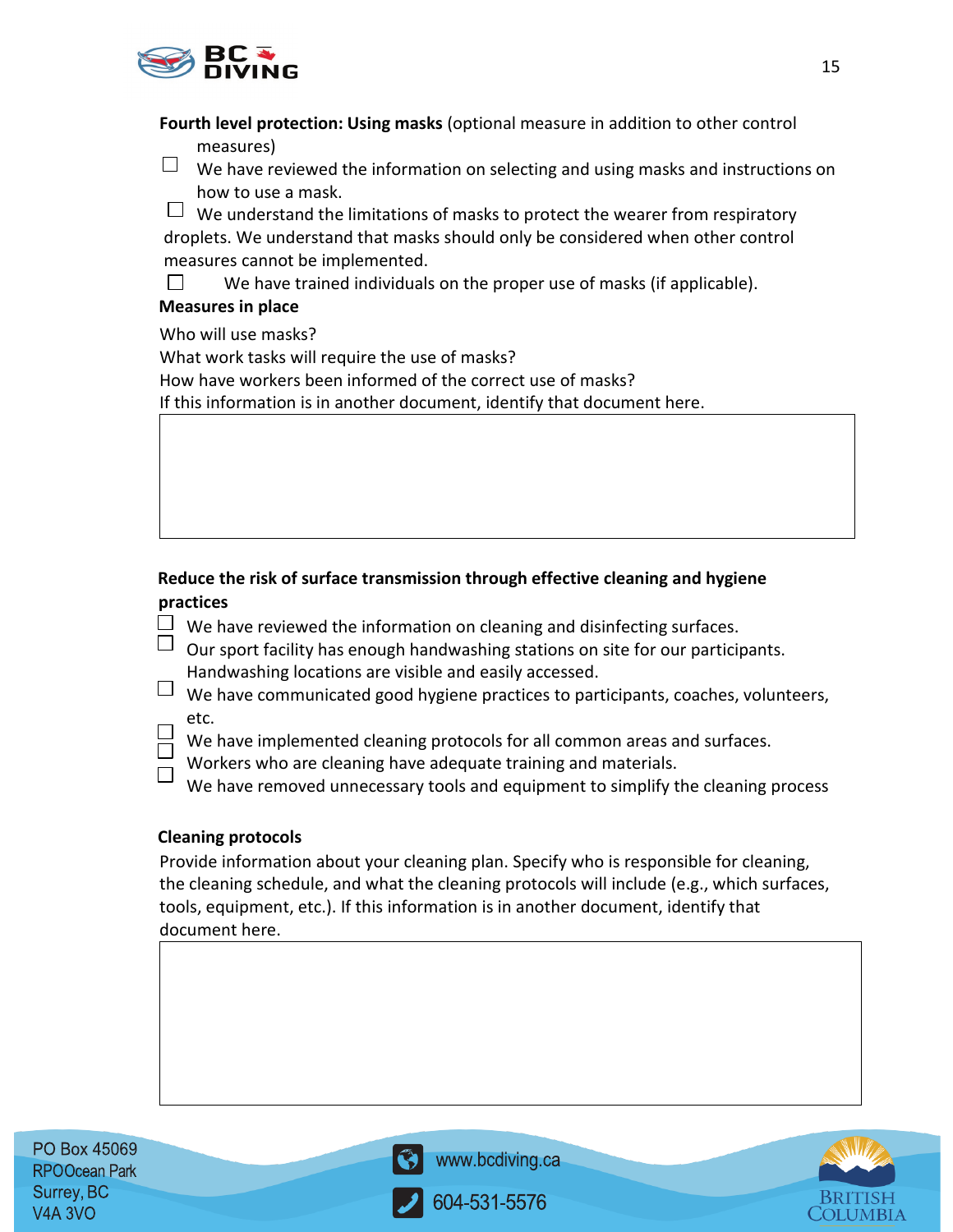

#### **Step 3: Develop policies**

Develop the necessary policies to manage your sport.

Our policies ensure that workers and others showing symptoms of COVID-19 are prohibited from participating in sport activities

 $\Box$  Anyone who has had symptoms of COVID-19 in the last 10 days. Symptoms include fever, chills, new or worsening cough, shortness of breath, sore throat, and new muscle aches  $\Box$  or headache.

 $\Box$  Anyone directed by Public Health to self-isolate.

Anyone who has arrived from outside of Canada or who has had contact with a confirmed COVID-19 case must self-isolate for 14 days and monitor for symptoms.

- $\Box$  Our policy addresses individuals who may start to feel while participating. It includes the following:
- $\Box$  Sick individuals should report to first aid (or designated individual), even with mild
- $\Box$  symptoms. Sick workers should be asked to wash or sanitize their hands, provided with a mask, and isolated. Ask the worker to go straight home. [Consult the BC COVID-19 Self-Assessment Tool, or call 811 for further guidance related to testing and self-isolation.]
- $\Box$ If the worker is severely ill (e.g., difficulty breathing, chest pain), call 911. Clean and disinfect any surfaces that the ill worker has come into contact with.

### **Step 4: Develop communication plans and training**

You must ensure that everyone participating in the sport activity knows how to keep themselves safe while participating:

- $\Box$  We have a communication and training plan to ensure everyone is trained in policies and procedures.
- $\Box$  All participants have received the policies for staying home when sick.
- $\Box$  We have posted signage at the sport location, including occupancy limits and effective hygiene practices.
- $\Box$  We have posted signage indicating who is restricted from participating, including visitors and workers with symptoms.

 $\Box$  Coaches or safety volunteers have been trained on monitoring participants to ensure policies and procedures are being followed.

### **Step 5: Monitor and update your plans as necessary**

Things may change as your business operates. If you identify a new area of concern, or if it seems like something isn't working, take steps to update your policies and procedures.

- $\Box$  We have a plan in place to monitor risks. We make changes to our policies and procedures as necessary.
- $\Box$ Individuals know who to go to with health and safety concerns.

 $\Box$ When resolving safety issues, we will involve designated health and safety representatives

PO Box 45069 **RPOOcean Park** Surrey, BC V4A 3VO



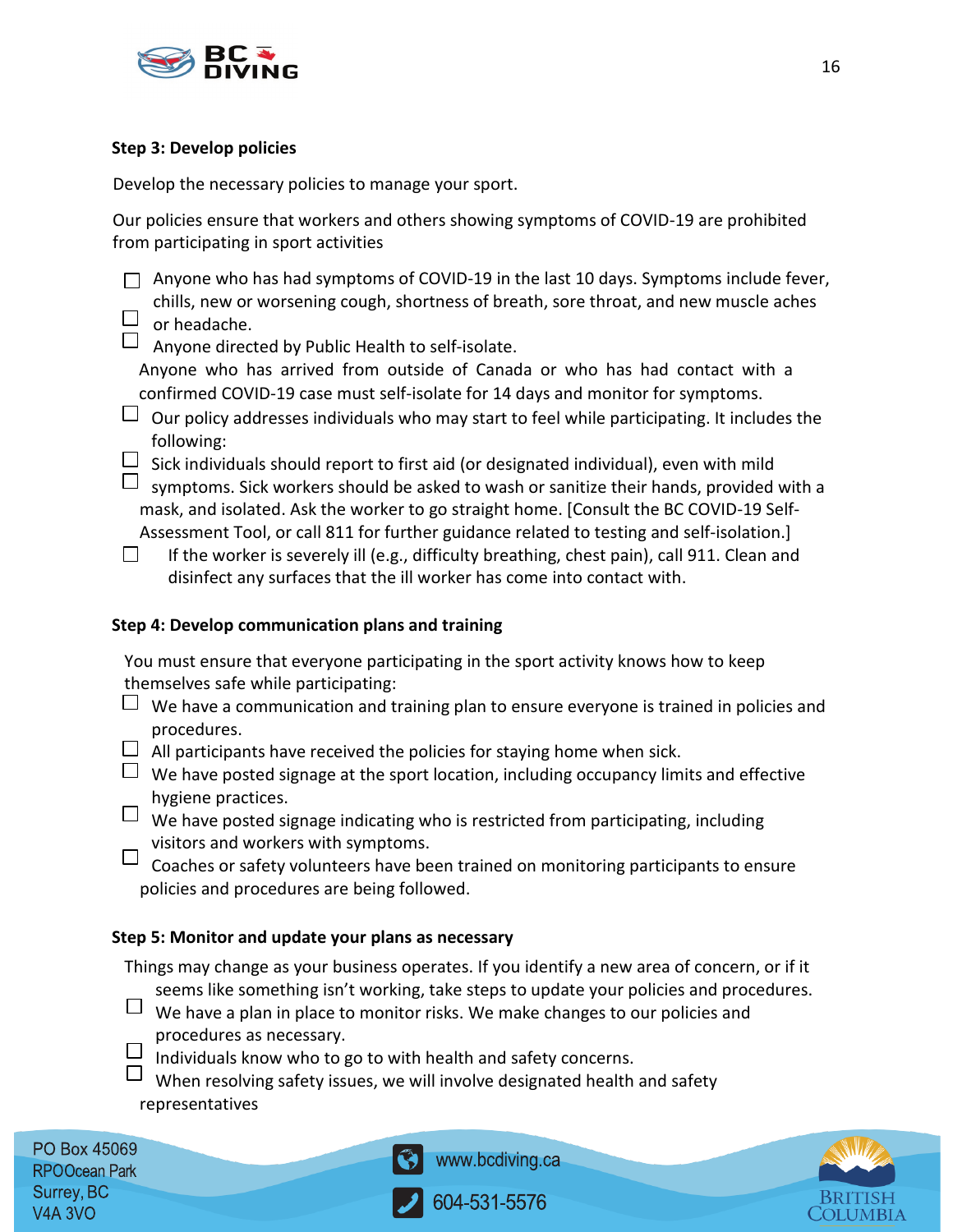

 $\Box$  $\Box$ 

#### **Step 6: Assess and address risks from resuming operations**

If your workplace has not been operating for a period of time during the COVID-19 pandemic, you may need to manage risks arising from restarting your programming/business.

 $\Box$  We have a training plan for new staff, coaches, volunteers.

We have a training plan for staff, coaches, volunteers taking on new roles or responsibilities.

 $\Box$ We have a training plan around changes to our business/programming.

We have identified a safe process for cleaning and removing things are have been out of use.

PO Box 45069 **RPOOcean Park** Surrey, BC V4A 3VO



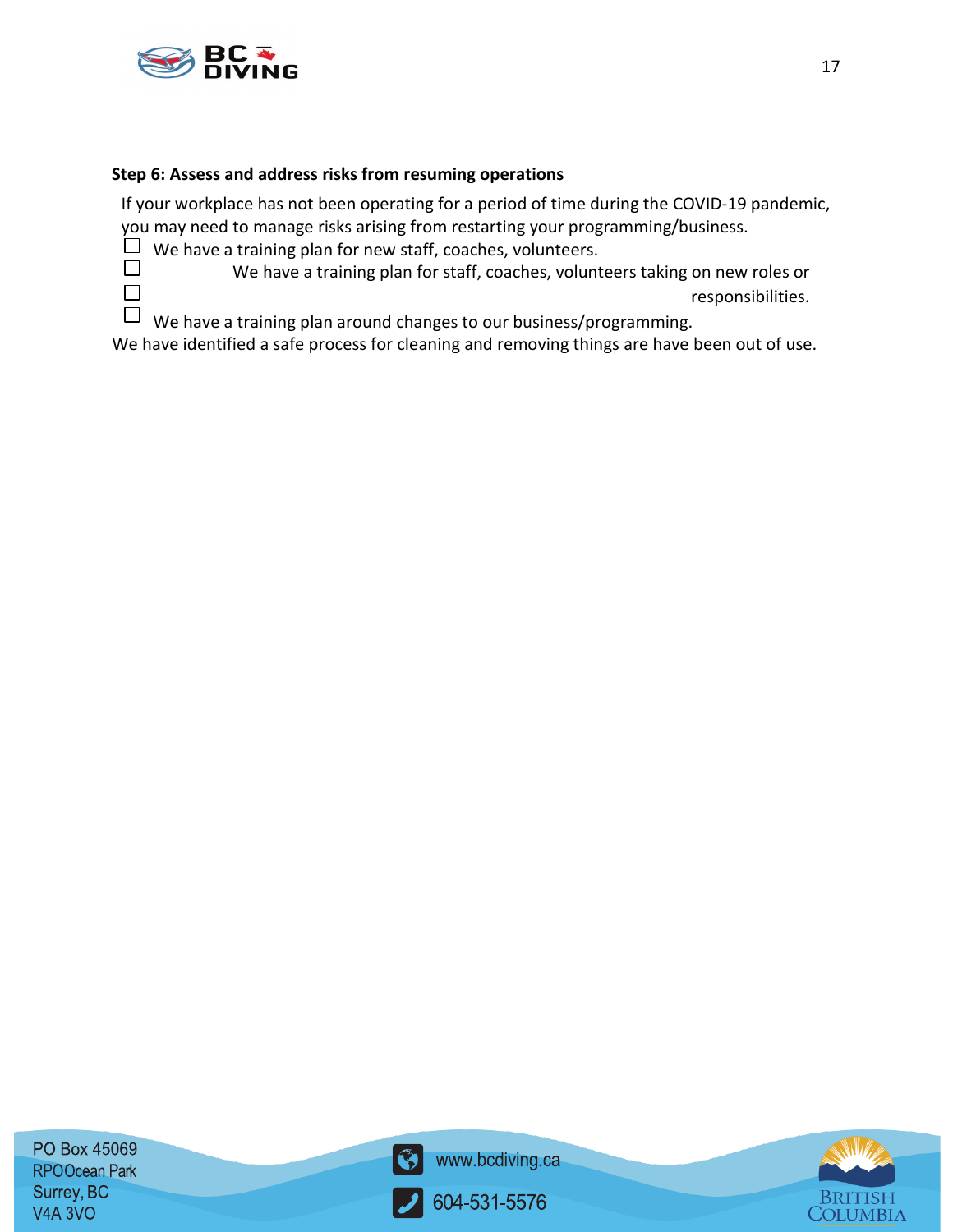

### APPENDIX G – REFERENCES

### PROVINCE OF BRITISH COLUMBIA

B.C.'s Restart Plan[: https://www.scribd.com/document/460236402/B-C-s-Restart-Plan-Next-](https://www.scribd.com/document/460236402/B-C-s-Restart-Plan-Next-Steps-to-Move-Through-the-Pandemic#fullscreen&from_embed)[Steps-toMove-Through-the-Pandemic#fullscreen&from\\_embed](https://www.scribd.com/document/460236402/B-C-s-Restart-Plan-Next-Steps-to-Move-Through-the-Pandemic#fullscreen&from_embed)

BC COVID-19 Go-Forward Management Strategy: [https://www2.gov.bc.ca/assets/gov/health/about-bcs-health-care-system/office-of-the](https://www2.gov.bc.ca/assets/gov/health/about-bc-s-health-care-system/office-of-the-provincial-health-officer/covid-19/bc_covid-19_go-forward_management_strategy_web.pdf?bcgovtm=20200506_GCPE_AM_COVID_9_NOTIFICATION_BCGOV_BCGOV_EN_BC__NOTIFICATION)[provincial-health-officer/covid-19/bc\\_covid-19\\_go](https://www2.gov.bc.ca/assets/gov/health/about-bc-s-health-care-system/office-of-the-provincial-health-officer/covid-19/bc_covid-19_go-forward_management_strategy_web.pdf?bcgovtm=20200506_GCPE_AM_COVID_9_NOTIFICATION_BCGOV_BCGOV_EN_BC__NOTIFICATION)[forward\\_management\\_strategy\\_web.pdf?bcgovtm=20200506\\_GCPE\\_AM\\_COVID\\_9\\_NOTIFICAT](https://www2.gov.bc.ca/assets/gov/health/about-bc-s-health-care-system/office-of-the-provincial-health-officer/covid-19/bc_covid-19_go-forward_management_strategy_web.pdf?bcgovtm=20200506_GCPE_AM_COVID_9_NOTIFICATION_BCGOV_BCGOV_EN_BC__NOTIFICATION) [ION\\_BC GOV\\_BCGOV\\_EN\\_BC\\_\\_NOTIFICATION](https://www2.gov.bc.ca/assets/gov/health/about-bc-s-health-care-system/office-of-the-provincial-health-officer/covid-19/bc_covid-19_go-forward_management_strategy_web.pdf?bcgovtm=20200506_GCPE_AM_COVID_9_NOTIFICATION_BCGOV_BCGOV_EN_BC__NOTIFICATION)

B.C. Go Forward Strategy Checklist: [https://www2.gov.bc.ca/assets/gov/public-safety-and](https://www2.gov.bc.ca/assets/gov/public-safety-and-emergency-services/emergency-preparedness-response-recovery/gdx/go_forward_strategy_checklist_web.pdf)[emergencyservices/emergency-preparedness-response](https://www2.gov.bc.ca/assets/gov/public-safety-and-emergency-services/emergency-preparedness-response-recovery/gdx/go_forward_strategy_checklist_web.pdf)[recovery/gdx/go\\_forward\\_strategy\\_checklist\\_web.pdf](https://www2.gov.bc.ca/assets/gov/public-safety-and-emergency-services/emergency-preparedness-response-recovery/gdx/go_forward_strategy_checklist_web.pdf)

PHO Orders: [https://www2.gov.bc.ca/gov/content/health/about-bc-s-health-care](https://www2.gov.bc.ca/gov/content/health/about-bc-s-health-care-system/office-of-the-provincial-health-officer/current-health-topics/covid-19-novel-coronavirus)[system/office-of-theprovincial-health-officer/current-health-topics/covid-19-novel-coronavirus](https://www2.gov.bc.ca/gov/content/health/about-bc-s-health-care-system/office-of-the-provincial-health-officer/current-health-topics/covid-19-novel-coronavirus)

### REGIONAL HEALTH AUTHORITIES

Fraser Health[: https://www.fraserhealth.ca/](https://www.fraserhealth.ca/)

Interior Health:<https://www.interiorhealth.ca/Pages/default.aspx>

Island Health:<https://www.islandhealth.ca/>

Northern Health:<https://www.northernhealth.ca/>

Vancouver Coastal Health:<http://www.vch.ca/>

### HEALTH RESOURCES

COVID-19 (B.C.) Provincial Support:

[https://www2.gov.bc.ca/gov/content/safety/emergencypreparedness-response](https://www2.gov.bc.ca/gov/content/safety/emergency-preparedness-response-recovery/covid-19-provincial-support)[recovery/covid-19-provincial-support](https://www2.gov.bc.ca/gov/content/safety/emergency-preparedness-response-recovery/covid-19-provincial-support)

BC COVID-19 Self-Assessment Tool:<https://bc.thrive.health/covid19/en>

Health Canada Handwashing Guidelines: [https://www.canada.ca/content/dam/phacaspc/documents/services/diseases](https://www.canada.ca/content/dam/phac-aspc/documents/services/diseases-maladies/reduce-spread-covid-19-wash-your-hands/eng-handwashing.pdf)[maladies/reduce-spread-covid-19-wash-your-hands/enghandwashing.pdf](https://www.canada.ca/content/dam/phac-aspc/documents/services/diseases-maladies/reduce-spread-covid-19-wash-your-hands/eng-handwashing.pdf)

PO Box 45069 **RPOOcean Park** Surrey, BC **V4A 3VO** 



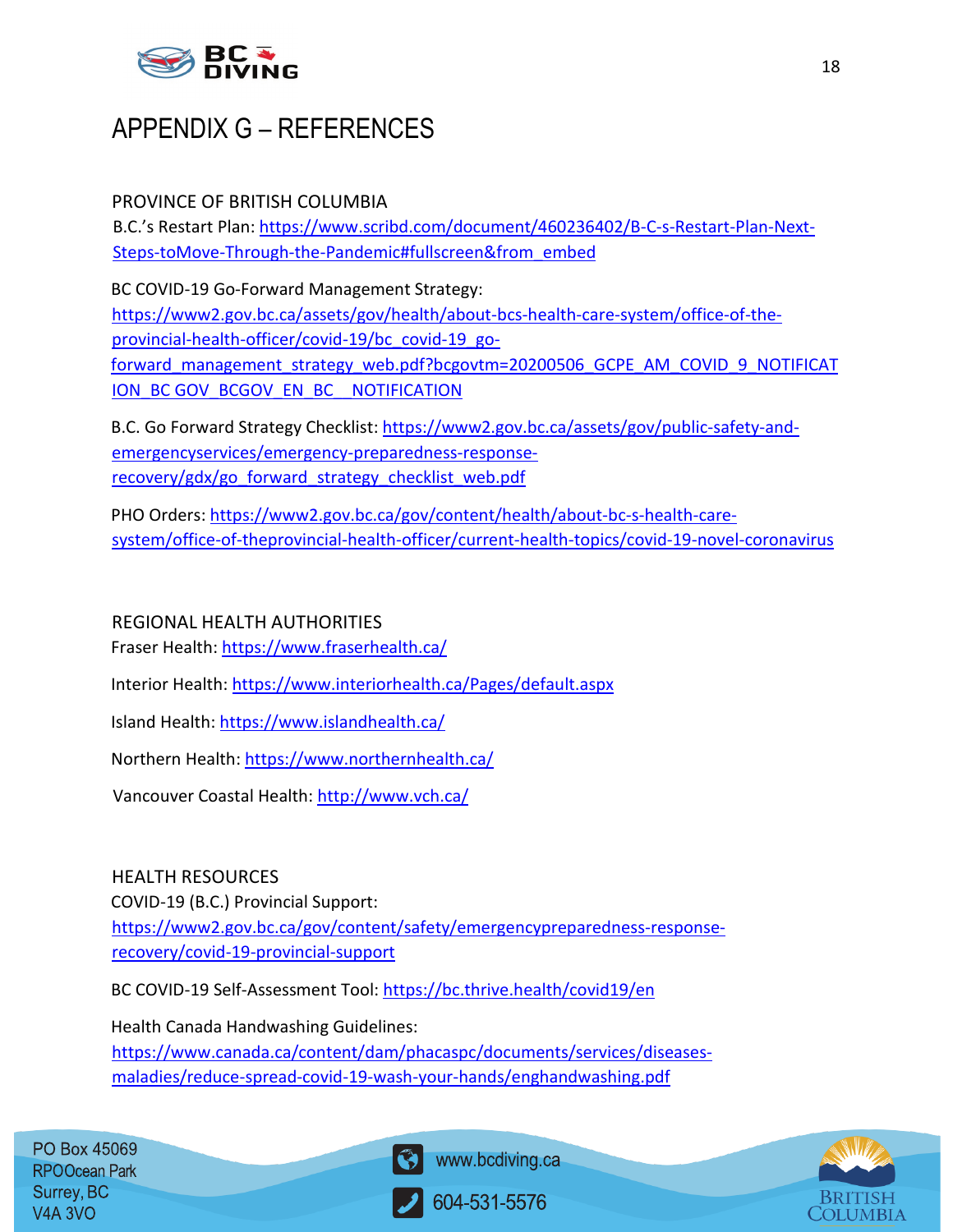

Health Canada Personal Protective Equipment against COVID-19: [https://www.canada.ca/en/healthcanada/services/drugs-health-products/medical](https://www.canada.ca/en/health-canada/services/drugs-health-products/medical-devices/covid19-personal-protective-equipment.html)[devices/covid19-personal-protective-equipment.html](https://www.canada.ca/en/health-canada/services/drugs-health-products/medical-devices/covid19-personal-protective-equipment.html)

Health Canada List of Disinfectants for use against COVID-19: [https://www.canada.ca/en/healthcanada/services/drugs-health-products/disinfectants/covid-](https://www.canada.ca/en/health-canada/services/drugs-health-products/disinfectants/covid-19/list.html)[19/list.html](https://www.canada.ca/en/health-canada/services/drugs-health-products/disinfectants/covid-19/list.html)

BCCDC Cleaning and Disinfecting: [http://www.bccdc.ca/Health-Info-](http://www.bccdc.ca/Health-Info-Site/Documents/CleaningDisinfecting_PublicSettings.pdf)[Site/Documents/CleaningDisinfecting\\_PublicSettings.pdf](http://www.bccdc.ca/Health-Info-Site/Documents/CleaningDisinfecting_PublicSettings.pdf)

First aid protocols for an unresponsive person during COVID-19: [https://www.redcross.ca/training-and-certification/first-aid-tips-and-resources/first-aid](https://www.redcross.ca/training-and-certification/first-aid-tips-and-resources/first-aid-tips/first-aid-protocols-for-an-unresponsive-person-during-covid-19)[tips/first-aid-protocols-for-an-unresponsive-person-during-covid-19](https://www.redcross.ca/training-and-certification/first-aid-tips-and-resources/first-aid-tips/first-aid-protocols-for-an-unresponsive-person-during-covid-19)

### POSTERS

COVID-19 Protection[: http://www.bccdc.ca/Health-Info-Site/Documents/COVID19-](http://www.bccdc.ca/Health-Info-Site/Documents/COVID19-Prevention.pdf) [Prevention.pdf](http://www.bccdc.ca/Health-Info-Site/Documents/COVID19-Prevention.pdf)

Physical Distancing[: http://www.bccdc.ca/Health-](http://www.bccdc.ca/Health-Professionals-Site/Documents/COVID19_PhysicalDistancingPoster.pdf)[ProfessionalsSite/Documents/COVID19\\_PhysicalDistancingPoster.pdf](http://www.bccdc.ca/Health-Professionals-Site/Documents/COVID19_PhysicalDistancingPoster.pdf)

Handwashing: [http://www.bccdc.ca/Health-Professionals-](http://www.bccdc.ca/Health-Professionals-Site/Documents/COVID19_Handwashing%20Poster_MD%20offices.pdf)[Site/Documents/COVID19\\_Handwashing%20Poster\\_MD%20offices.pdf](http://www.bccdc.ca/Health-Professionals-Site/Documents/COVID19_Handwashing%20Poster_MD%20offices.pdf)

Do not enter if you are sick[: http://www.bccdc.ca/Health-](http://www.bccdc.ca/Health-Info-Site/Documents/COVID19_DoNotEnterPoster.pdf)[InfoSite/Documents/COVID19\\_DoNotEnterPoster.pdf](http://www.bccdc.ca/Health-Info-Site/Documents/COVID19_DoNotEnterPoster.pdf)

Vulnerable Populations: [https://www.canada.ca/content/dam/phac](https://www.canada.ca/content/dam/phac-aspc/documents/services/publications/diseases-conditions/coronavirus/covid-19-vulnerable-populations/covid-19-vulnerable-populations-eng.pdf)[aspc/documents/services/publications/diseases-conditions/coronavirus/covid-19](https://www.canada.ca/content/dam/phac-aspc/documents/services/publications/diseases-conditions/coronavirus/covid-19-vulnerable-populations/covid-19-vulnerable-populations-eng.pdf) [vulnerablepopulations/covid-19-vulnerable-populations-eng.pdf](https://www.canada.ca/content/dam/phac-aspc/documents/services/publications/diseases-conditions/coronavirus/covid-19-vulnerable-populations/covid-19-vulnerable-populations-eng.pdf)

Occupancy Limit: [https://www.worksafebc.com/en/resources/health-safety/posters/help](https://www.worksafebc.com/en/resources/health-safety/posters/help-prevent-spread-covid-19-occupancy-limit?lang=en)[preventspread-covid-19-occupancy-limit?lang=en](https://www.worksafebc.com/en/resources/health-safety/posters/help-prevent-spread-covid-19-occupancy-limit?lang=en)

### WORKSAFE BC RESOURCES

Returning To Safe Operations[: https://www.worksafebc.com/en/about-us/covid-19](https://www.worksafebc.com/en/about-us/covid-19-updates/covid-19-returning-safe-operation) [updates/covid-19returning-safe-operation](https://www.worksafebc.com/en/about-us/covid-19-updates/covid-19-returning-safe-operation)

COVID-19 Safety Plan Template: [https://www.worksafebc.com/en/resources/healthsafety/checklist/covid-19-safety](https://www.worksafebc.com/en/resources/health-safety/checklist/covid-19-safety-plan?lang=en)[plan?lang=en](https://www.worksafebc.com/en/resources/health-safety/checklist/covid-19-safety-plan?lang=en)

PO Box 45069 **RPOOcean Park** Surrey, BC **V4A 3VO**